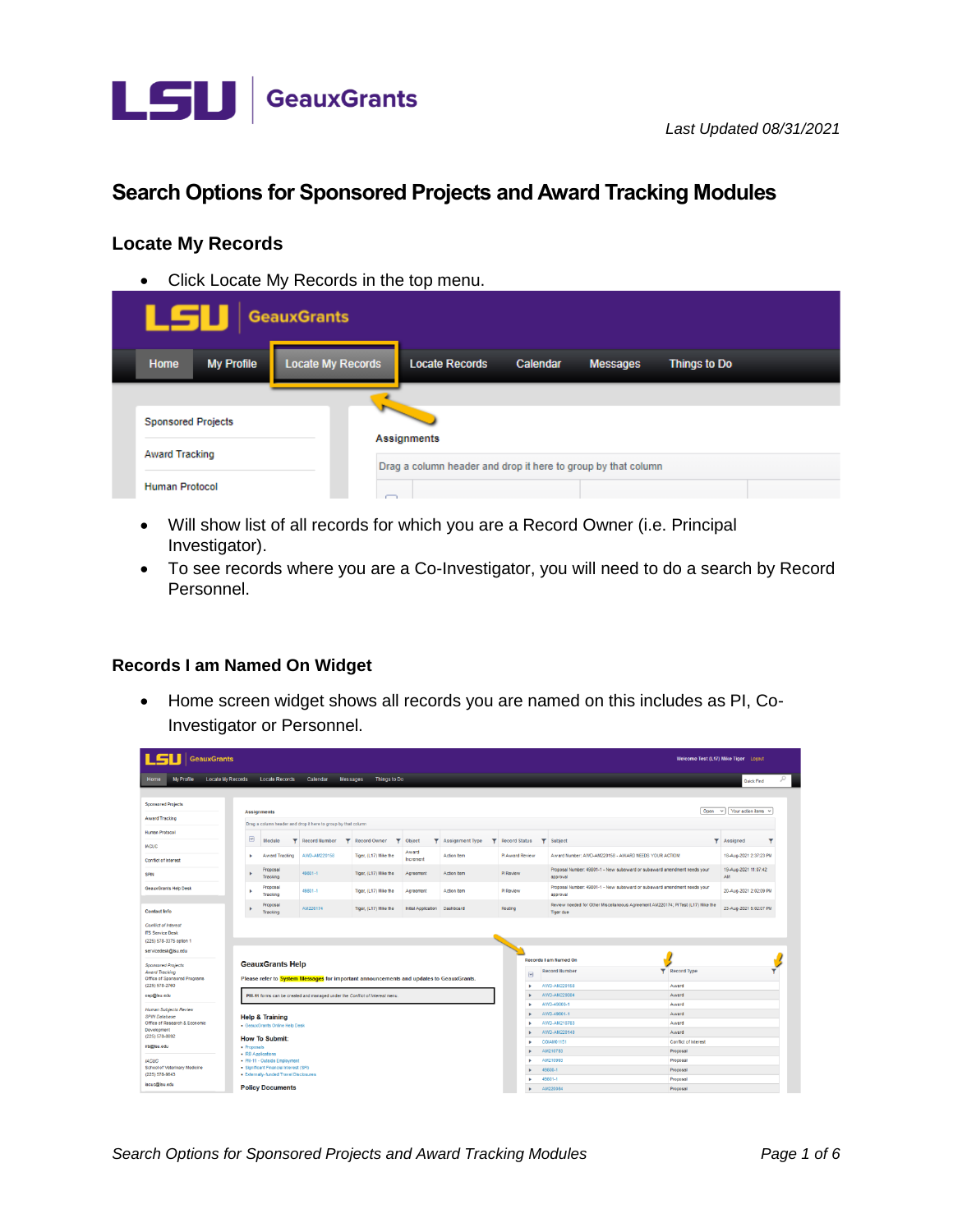• You can filter by Record Number and Record Type to sort.

### **Sponsored Projects Search (proposals)**

• Click Sponsored Projects in left menu and then click "Locate records by Using Filters.

| LSU GeauxGrants                                                             |                                                            |                                 |                                  |  |  |  |  |
|-----------------------------------------------------------------------------|------------------------------------------------------------|---------------------------------|----------------------------------|--|--|--|--|
| Home<br><b>My Profile</b>                                                   | <b>Locate My Records</b><br><b>Locate Records</b>          | Calendar                        | <b>Messages</b><br>Things to Do  |  |  |  |  |
| <b>Sponsored Projects</b><br><b>Award Tracking</b><br><b>Human Protocol</b> | <b>Sponsored Projects</b><br><b>Create New</b><br>Proposal |                                 | <b>Management Record</b>         |  |  |  |  |
| <b>Conflict of Interest</b><br><b>SPIN</b>                                  | <b>Accessing Records/Reporting</b>                         | Locate records by using filters | Show a listing of All my records |  |  |  |  |
| <b>GeauxGrants Help Desk</b>                                                |                                                            |                                 |                                  |  |  |  |  |

- You can search by one field or multiple fields to narrow your search.
- You can search by one field or multiple fields to narrow your search.
- You can also click on grey section of look-up to change criteria.

| Select 'Locate' Criteria                                                                                                                                                                                                                                                                                                                                                         |                                                                                                                                                                                                                                                                                                                                             | Save<br>Get                                                                                                                                                               | Close<br>Help |
|----------------------------------------------------------------------------------------------------------------------------------------------------------------------------------------------------------------------------------------------------------------------------------------------------------------------------------------------------------------------------------|---------------------------------------------------------------------------------------------------------------------------------------------------------------------------------------------------------------------------------------------------------------------------------------------------------------------------------------------|---------------------------------------------------------------------------------------------------------------------------------------------------------------------------|---------------|
| Modules available for searching across:<br>□ Award<br>External Interest<br>Sponsored Project                                                                                                                                                                                                                                                                                     | Human Protocol<br>$\Box$ IACUC                                                                                                                                                                                                                                                                                                              |                                                                                                                                                                           |               |
| Available fields to search by                                                                                                                                                                                                                                                                                                                                                    |                                                                                                                                                                                                                                                                                                                                             | <b>Selected fields</b>                                                                                                                                                    | Search        |
| Current Project Status<br>Record Associated Departments<br>Record Classification Codes<br>Record Creation Date<br>Record Key Words<br>Record Number<br>Record Owner<br>Record Owner Primary Department<br>Record Personnel<br>Record Personnel Department<br>Record Primary Department<br>Record Primary Sponsor<br>Record Primary Sponsor Type<br>Record Status<br>Record Title | AT Award Increment Award Number<br>Awarded End Date<br>Awarded Start Date<br>Deadline<br>Grant Coordinator Information<br>Grants.gov ID Number<br>Keywords<br>Opportunity Number<br>Originating Sponsor<br>Originating Sponsor Type<br>OSP Specialist<br>Proposal Type<br>Sponsor Program<br>Sponsor Proposal Number<br>◡<br>Submitted Date | Submitted Date<br>그<br>$\equiv$ Exact match<br>Screater than<br>>= Greater than or equal to<br>$<$ Less than<br><= Less than or equal to<br>$\triangleright$ Not equal to |               |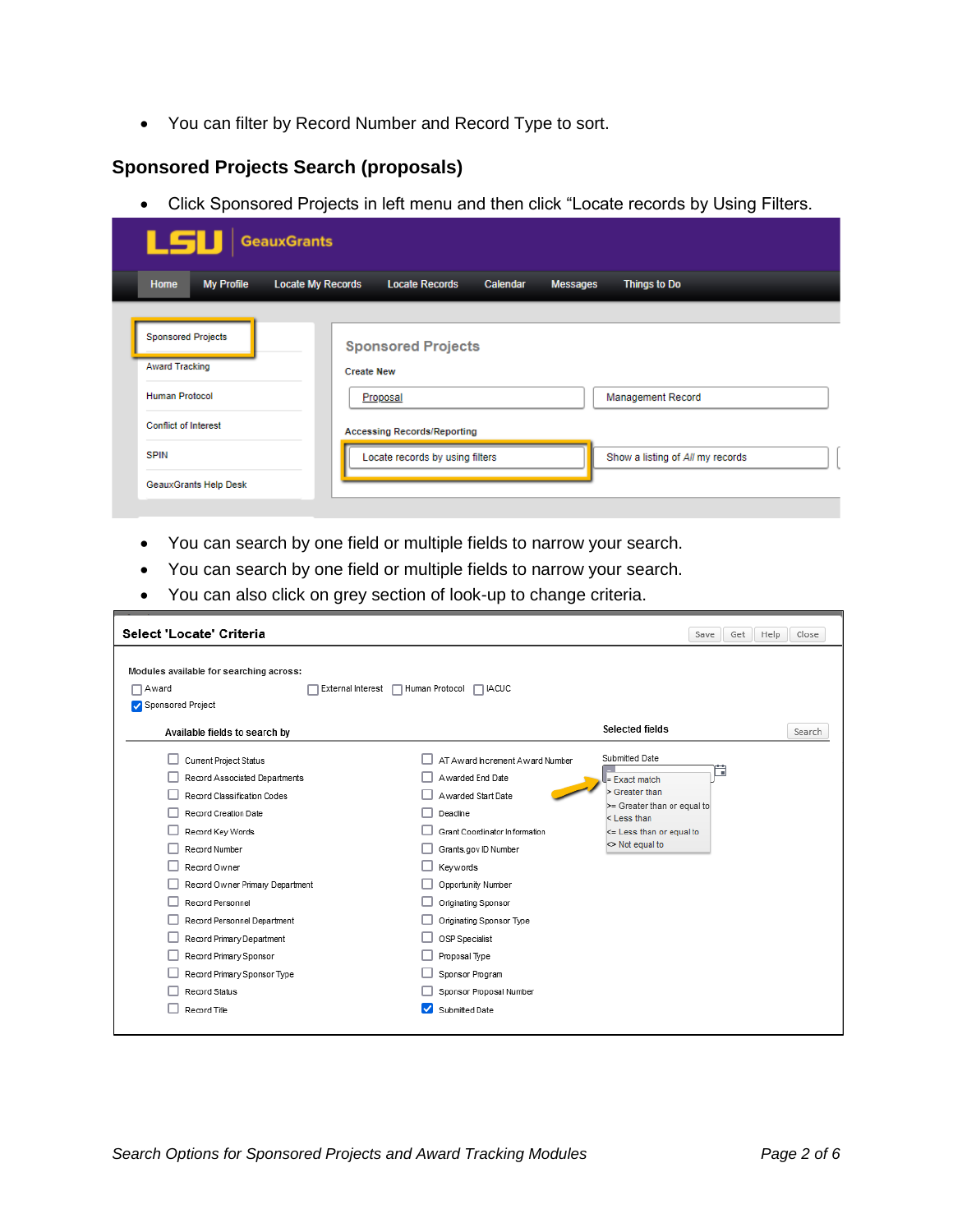|  | Below is a crosswalk of Sponsored Project Search Fields and Output. |  |  |  |
|--|---------------------------------------------------------------------|--|--|--|
|--|---------------------------------------------------------------------|--|--|--|

| Available fields to search by:       | <b>Search Output:</b>                                                                          |
|--------------------------------------|------------------------------------------------------------------------------------------------|
| <b>Current Project Status</b>        | Not used                                                                                       |
| <b>Record Associated Departments</b> | Department(s) of Record Personnel or investigator allocation.                                  |
| Record Classification Codes          | Not used                                                                                       |
| <b>Record Creation Date</b>          | Date Proposal record was created.                                                              |
| Record Key Words                     | Not used. See Keywords.                                                                        |
| <b>Record Number</b>                 | <b>LSU Proposal Number</b>                                                                     |
| Record Owner                         | Principal Investigator (PI) of Proposal                                                        |
| Record Owner Primary Department      | Principal Investigator's Primary Department listed on proposal                                 |
| <b>Record Personnel</b>              | Personnel listed on Personnel tab.                                                             |
| <b>Record Personnel Department</b>   | Departments of the Personnel listed on the Personnel tab.                                      |
| <b>Record Primary Department</b>     | Pl's Department that will administer award in Workday                                          |
| <b>Record Primary Sponsor</b>        | Sponsor to which proposal is submitted                                                         |
| Record Primary Sponsor Type          | Type of Sponsor (i.e. Federal, For Profit, Non-Profit)                                         |
| <b>Record Status</b>                 | Current Status of Proposal (I.e. Routing, Submitted, Approved to Submit)                       |
| <b>Record Title</b>                  | Title of Proposal                                                                              |
| AT Award Increment Award Number      | Sponsor Award Number                                                                           |
| <b>Awarded End Date</b>              | <b>Current End Date of Award</b>                                                               |
| <b>Awarded Start Date</b>            | Start Date of Award                                                                            |
| Deadline                             | <b>Proposal Deadline</b>                                                                       |
| <b>Grant Coordinator Information</b> | Department Grant Coordinator listed on proposal                                                |
| Grants.gov ID Number                 | <b>Grants.gov Tracking Number</b>                                                              |
| Keywords                             | Proposal Keywords from the LSU Questionnaire #19                                               |
| <b>Opportunity Number</b>            | Sponsor Funding Opportunity Announcement                                                       |
| Originating Sponsor                  | Original Sponsor when LSU is a subrecipient.                                                   |
| <b>Originating Sponsor Type</b>      | Type of Original Sponsor (i.e. Federal, For Profit, Non-Profit)                                |
| <b>OSP Specialist</b>                | OSP Specialist assigned to the record                                                          |
| Proposal Type                        | Proposal Type (i.e. New, Continuation-New, Modification/Prior Approval Request, etc.)          |
| Sponsor Program                      | Search by agency wide programs (e.g. NSF CAREER, NIH R01, BOR RCS).                            |
| Sponsor Proposal Number              | Sponsor Proposal Tracking Number                                                               |
| <b>Submitted Date</b>                | Date Proposal was Submitted to sponsor or emailed to PI/Dept Admin to submit to the<br>sponsor |

## **Award Tracking (awards)**

• Click Award Tracking in left menu and then click "Locate records by Using Filters.

| <b>LSU</b> GeauxGrants                         |                                                                     |                                 |  |  |  |  |  |
|------------------------------------------------|---------------------------------------------------------------------|---------------------------------|--|--|--|--|--|
| Home<br><b>My Profile</b>                      | <b>Locate My Records</b><br><b>Locate Records</b><br>Calendar       | Things to Do<br><b>Messages</b> |  |  |  |  |  |
|                                                |                                                                     |                                 |  |  |  |  |  |
| <b>Sponsored Projects</b>                      | <b>Award Tracking</b><br><b>Create New</b>                          |                                 |  |  |  |  |  |
| <b>Award Tracking</b><br><b>Human Protocol</b> |                                                                     |                                 |  |  |  |  |  |
|                                                | <b>Accessing Records/Reporting</b>                                  |                                 |  |  |  |  |  |
| <b>Conflict of Interest</b>                    | Locate records by using filters<br>Show a listing of All my records |                                 |  |  |  |  |  |
| <b>SPIN</b>                                    |                                                                     |                                 |  |  |  |  |  |
| <b>GeauxGrants Help Desk</b>                   |                                                                     |                                 |  |  |  |  |  |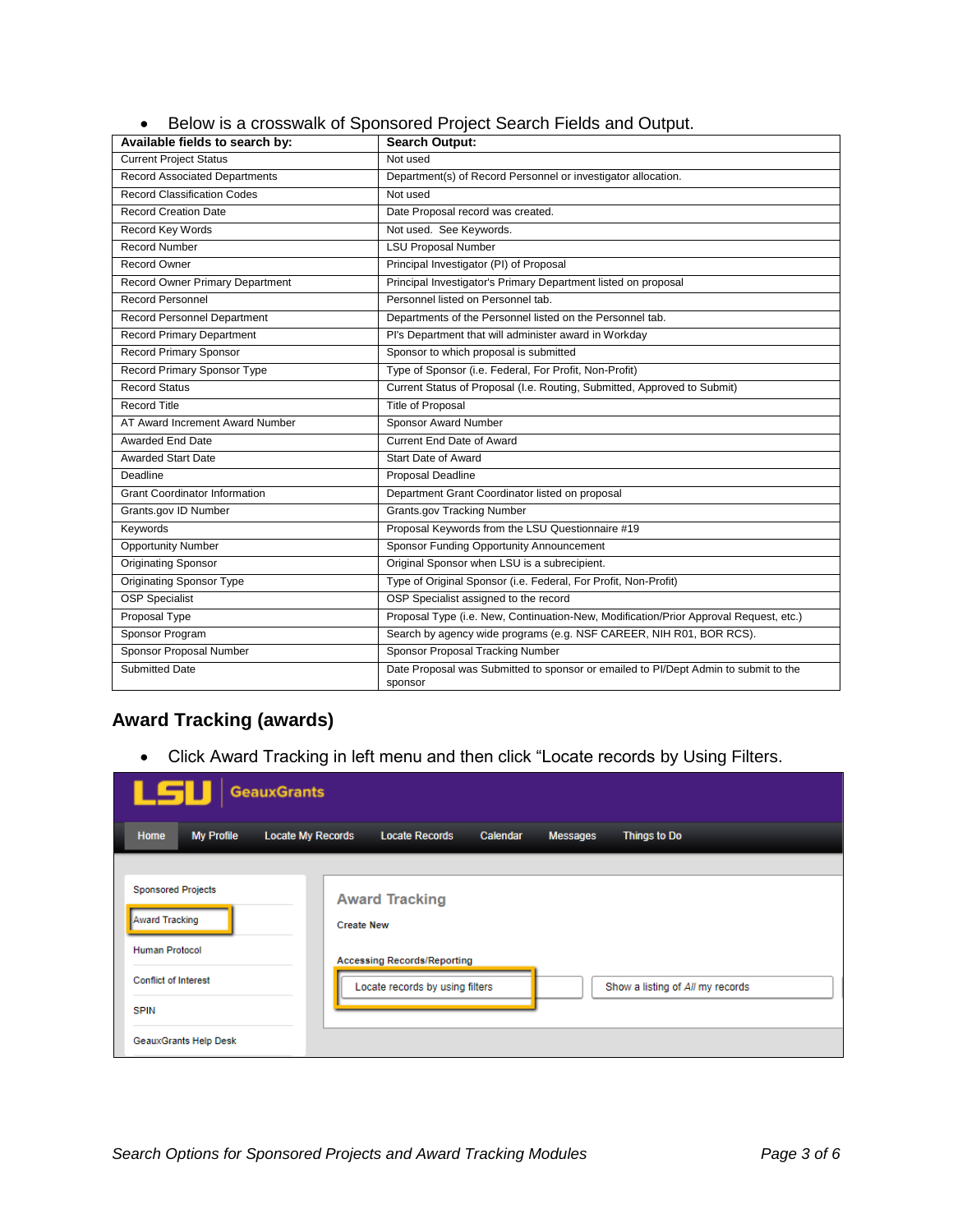- You can search by one field or multiple fields to narrow your search.
- You can search by one field or multiple fields to narrow your search.
- You can also click on grey section of look-up to change criteria.

| Modules available for searching across:<br>Award<br>Sponsored Project                                                                                                                                                                                            | □ External Interest □ Human Protocol □ IACUC                                                                                                                                                                                     |                                                                                                                                                                   |        |
|------------------------------------------------------------------------------------------------------------------------------------------------------------------------------------------------------------------------------------------------------------------|----------------------------------------------------------------------------------------------------------------------------------------------------------------------------------------------------------------------------------|-------------------------------------------------------------------------------------------------------------------------------------------------------------------|--------|
| Available fields to search by                                                                                                                                                                                                                                    |                                                                                                                                                                                                                                  | Selected fields                                                                                                                                                   | Search |
| <b>Current Project Status</b><br>Record Associated Departments<br>Record Classification Codes<br>Record Creation Date<br>Record Key Words<br>Record Number<br>Record Owner<br>Record Owner Primary Department<br>Record Personnel<br>Record Personnel Department | Record Primary Department<br>Record Primary Sponsor<br>Record Primary Sponsor Type<br>Record Status<br>Record Title<br>Award Date<br>П<br>Award Increment Status<br>End Date<br>ID#<br>n.<br>$\blacktriangleright$<br>Start Date | Record Owner<br>Start Date<br>п<br>$=$ Exact match<br>> Greater than<br>>= Greater than or equal to<br>< Less than<br><= Less than or equal to<br><> Not equal to |        |

## • Below is a crosswalk of Award Tracking Search Fields and Output.

| Available fields to search by:         | <b>Search Output:</b>                                                                                                         |
|----------------------------------------|-------------------------------------------------------------------------------------------------------------------------------|
| <b>Current Project Status</b>          | Not used                                                                                                                      |
| <b>Record Associated Departments</b>   | Department(s) of Record Personnel or investigator allocation.                                                                 |
| <b>Record Classification Codes</b>     | Not used                                                                                                                      |
| <b>Record Creation Date</b>            | Date Award was created.                                                                                                       |
| Record Key Words                       | Not used                                                                                                                      |
| <b>Record Number</b>                   | <b>LSU Proposal Number</b>                                                                                                    |
| <b>Record Owner</b>                    | Principal Investigator (PI) of Proposal                                                                                       |
| <b>Record Owner Primary Department</b> | Principal Investigator's Primary Department listed in Workday                                                                 |
| <b>Record Personnel</b>                | PI and Co-Investigators on award                                                                                              |
| Record Personnel Department            | Departments of the Record Personnel                                                                                           |
| <b>Record Primary Department</b>       | Pl's Department that will administer award in Workday                                                                         |
| <b>Record Primary Sponsor</b>          | Sponsor to which proposal is submitted                                                                                        |
| Record Primary Sponsor Type            | Type of Sponsor (i.e. Federal, For Profit, Non-Profit)                                                                        |
| <b>Record Status</b>                   | Overall Award Record Status (e.g. Awarded or Closed).                                                                         |
| <b>Record Title</b>                    | Title of Proposal                                                                                                             |
| Award Date                             | Initial Award Received Date                                                                                                   |
| <b>Award Increment Status</b>          | Status of Award Increment (See Overviews - Award on GeauxGrants Helpdesk for definitions of<br><b>Award Increment Status)</b> |
| End Date                               | Current End Date of Award                                                                                                     |
| ID#                                    | Sponsor Award Number                                                                                                          |
| <b>Start Date</b>                      | Start Date of Award                                                                                                           |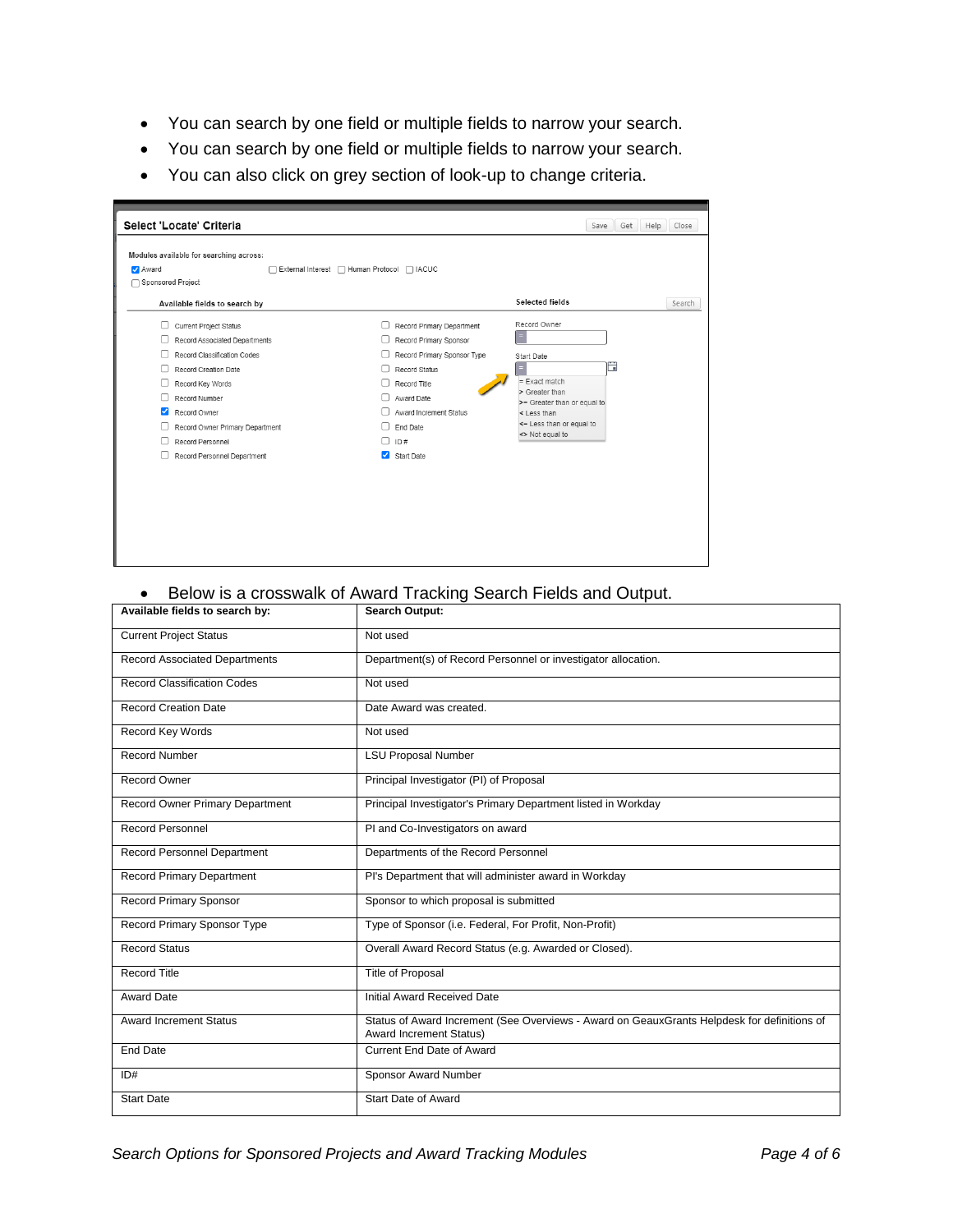## **Save Frequent Searches**

• You can save frequently run searches by selecting the Available Fields to Search By and then clicking Save in top right.

| Select 'Locate' Criteria                                                                                                                                                                                                                                                                                                                                        |                                                                                                                                                                                                                                                                                           | Close<br>Help<br>Get<br>Save                    |
|-----------------------------------------------------------------------------------------------------------------------------------------------------------------------------------------------------------------------------------------------------------------------------------------------------------------------------------------------------------------|-------------------------------------------------------------------------------------------------------------------------------------------------------------------------------------------------------------------------------------------------------------------------------------------|-------------------------------------------------|
| Modules available for searching across:<br>Award<br>External Interest                                                                                                                                                                                                                                                                                           | Human Protocol<br>$\Box$ IACUC                                                                                                                                                                                                                                                            |                                                 |
| Sponsored Project                                                                                                                                                                                                                                                                                                                                               |                                                                                                                                                                                                                                                                                           |                                                 |
| Available fields to search by                                                                                                                                                                                                                                                                                                                                   |                                                                                                                                                                                                                                                                                           | Selected fields<br>Search                       |
| Current Project Status<br>Record Associated Departments<br>Record Classification Codes<br>Record Creation Date<br>Record Key Words<br>Record Number<br>Record Owner<br>Record Owner Primary Department<br>$\checkmark$<br>Record Personnel<br>Record Personnel Department<br>Record Primary Department<br>Record Primary Sponsor<br>Record Primary Sponsor Type | AT Award Increment Award Number<br>Awarded End Date<br>Awarded Start Date<br>Deadline<br>Grant Coordinator Information<br>Grants.gov ID Number<br>Keywords<br>Opportunity Number<br>Originating Sponsor<br>Originating Sponsor Type<br>OSP Specialist<br>Proposal Type<br>Sponsor Program | Record Personnel<br>Ξ<br>Record Primary Sponsor |
| Record Status<br>Record Title                                                                                                                                                                                                                                                                                                                                   | Sponsor Proposal Number<br>Submitted Date                                                                                                                                                                                                                                                 |                                                 |
|                                                                                                                                                                                                                                                                                                                                                                 |                                                                                                                                                                                                                                                                                           |                                                 |

• Name the Search and click Save

| E GRETHER                                                |        |  |
|----------------------------------------------------------|--------|--|
|                                                          |        |  |
| Save Search<br>Save                                      | Cancel |  |
|                                                          |        |  |
| Enter a name for this saved search Personnel and Sponsor |        |  |
|                                                          |        |  |
| 9 of 30 characters remaining                             |        |  |
|                                                          |        |  |
| <b>UNGINALING SPONSOR</b>                                |        |  |
|                                                          |        |  |